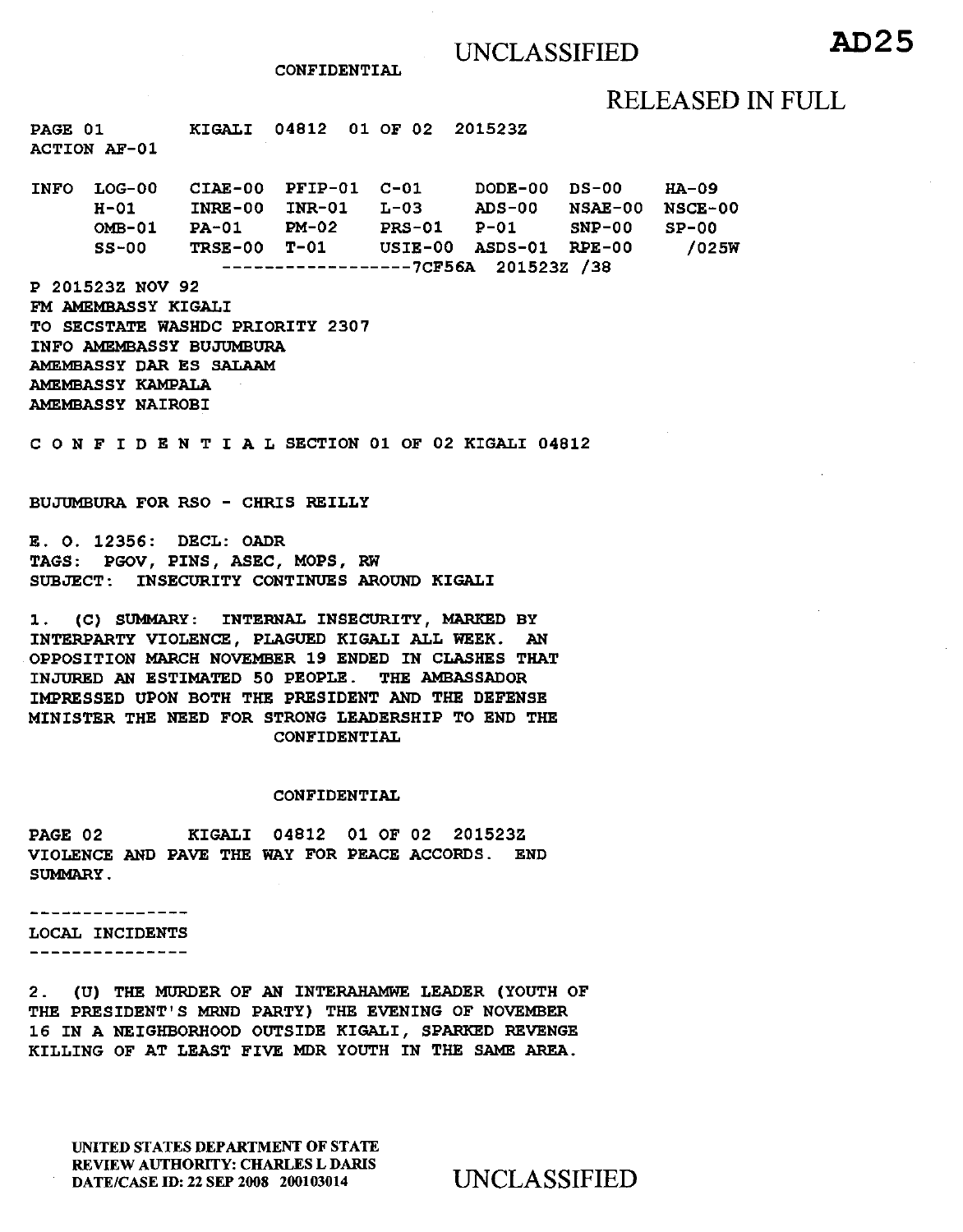UNCLASSIFIED AS OF NOVEMBER 20, HOUSES IN THE AREA ARE STILL BEING BURNED AND THOSE ARRESTED HAVE BEEN RELEASED, ACCORDING TO A HUMAN RIGHTS GROUP. REPORTS FROM ANOTHER AREA OF KIGALI ALSO INVOLVE POLITICAL PARTY MURDERS, THIS TIME BY AN INTERAHAMWE YOUTH DISGUISED IN AN OPPOSITION PSD UNIFORM.

------------------------DEMONSTRATION FOR ARUSHA -------------------------

3. (U) ON THURSDAY NOVEMBER 19, THE OPPOSITION POLITICAL PARTIES, MDR, PSD, PL, AND PDC, HELD A DEMONSTRATION IN KIGALI WHICH STARTED AT APPROXIMATELY 0700. THEY WERE JOINED BY MEMBERS OF THE PSR AND MFBP. THE CROWD ASSEMBLED NEAR THE CENTER OF TOWN AND MARCHED THROUGH THE SECTION OF KIGALI IN FRONT OF THE PRISON TO NYAMIRAMBO AND EVENTUALLY TO THE REGIONAL STADIUM FOR AN ALL DAY RALLY.

CONFIDENTIAL

### CONFIDENTIAL

PAGE 03 KIGALI 04812 01 OF 02 201523Z

4. (U) UPON TERMINATION OF THE RALLY, THERE WAS A CONFRONTATION BETWEEN THE PARTIES MENTIONED ABOVE AND THE INTERAHAMWE, THE YOUTH GROUP OF THE MRND. THERE WERE NUMEROUS REPORTS OF WINDOWS BEING BROKEN, VEHICLES AND HOUSES DAMAGED AND MAJOR TRAFFIC BLOCKAGES IN THE AREAS OF DOWNTOWN AND ON THE ROUTE LEADING TO THE REGIONAL STADIUM. REPORTS INDICATE 50 PERSONS INJURED, AT LEAST TWO SERIOUSLY.

5. (U) THERE ARE UNCONFIRMED REPORTS OF TEAR GAS BEING USED. THERE WERE ALSO REPORTS OF HOUSES BEING PILLAGED AND BURNED IN SEVERAL AREAS OF THE CITY DURING THE EVENING OF THE 19TH AND THE EARLY MORNING OF NOVEMBER 20TH. KIGALI AUTHORITIES CLAIM THAT THE YOUTH OF THE OPPOSITIBSl#l 5.

6. (C) THE MINISTER OF DEFENSE TOLD THE AMBASSADOR THAT MDR, PL, PSD YOUTH WERE SET ON DELIBERATELY CAUSING TROUBLE. THE INTERAHAMWE SPENT THE NIGHT GETTING REVENGE.

----------------------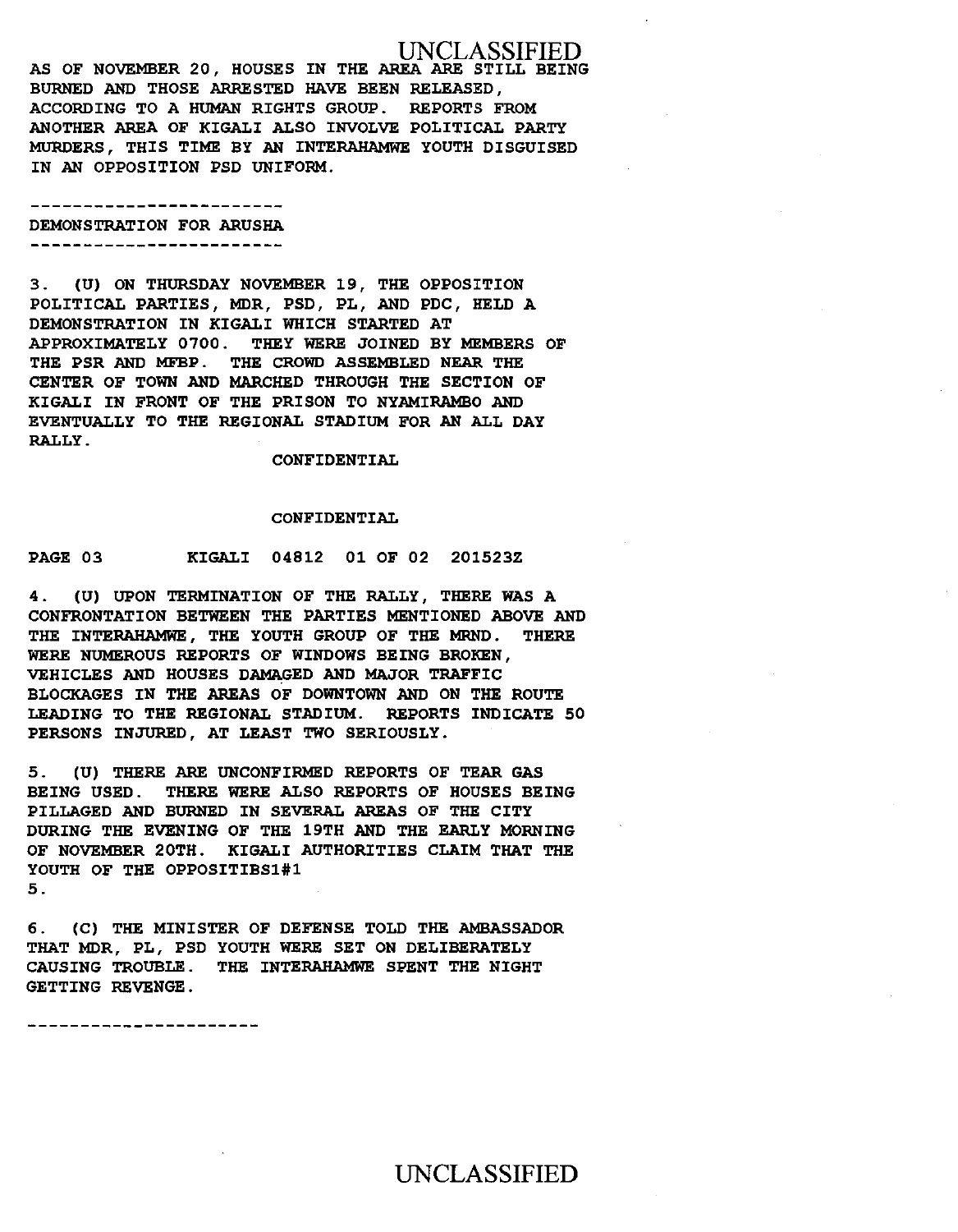## UNCLASSIFIED

EMPHASIS ON LEADERSHIP

\_\_\_\_\_\_\_\_\_\_\_\_\_\_\_\_\_\_\_\_\_\_

7. (C) IN A LONG MEETING WITH PRESIDENT HABYARIMANA NOVEMBER 18, PRIMARILY TO DISCUSS THE ARUSHA PROCESS, I RAISED THE ISSUE OF INTERNAL SECURITY. I URGED THE PRESIDENT TO BECOME MORE ACTIVE IN MAKING CLEAR TO CONFIDENTIAL

### CONFIDENTIAL

PAGE 04 KIGALI 04812 01 OF 02 201523Z THE MRND, THE INTERAHAMWE, AND TO THE PUBLIC, THAT THE KINDS OF POLITICAL VIOLENCE THAT WERE TAKING PLACE WERE UNACCEPTABLE. THE PRESIDENT WAS A LITTLE DEFENSIVE. HE SAID THAT HE HAD ALREADY MADE SPEECHES CALLING FOR IMPROVEMENT IN INTERNAL SECURITY AND HAD CALLED A MEETING OF THE PREFETS TO DISCUSS THE PROBLEM JUST THE WEEK BEFORE. I SAID THAT THE PUBLIC ANNOUNCEMENT OF THE MEETING WITH THE PREFETS QUOTED

### CONFIDENTIAL

NNNN

#### CONFIDENTIAL

PAGE 01 KIGALI 04812 02 OF 02 201524Z ACTION AF-01

| <b>INFO</b> | LOG-00                              | CIAE-00 PFIP-01 C-01 |                     |  | DODE-00 DS-00            |                        | на-09 |
|-------------|-------------------------------------|----------------------|---------------------|--|--------------------------|------------------------|-------|
|             | H-01                                |                      | INRE-00 INR-01 L-03 |  |                          | ADS-00 NSAE-00 NSCE-00 |       |
|             | $OMB-01$                            | PA-01 PM-02          |                     |  | PRS-01 P-01 SNP-00 SP-00 |                        |       |
|             | $SS-00$                             |                      | TRSE-00 T-01        |  | USIE-00 ASDS-01 RPE-00   |                        | /025W |
|             | $---------------7CF592 201524Z /38$ |                      |                     |  |                          |                        |       |

P 201523Z NOV 92 FM AMEMBASSY KIGALI TO SECSTATE WASHDC PRIORITY 2308 INFO AMEMBASS ACYVCQPAXD "15 (' 49?8 1641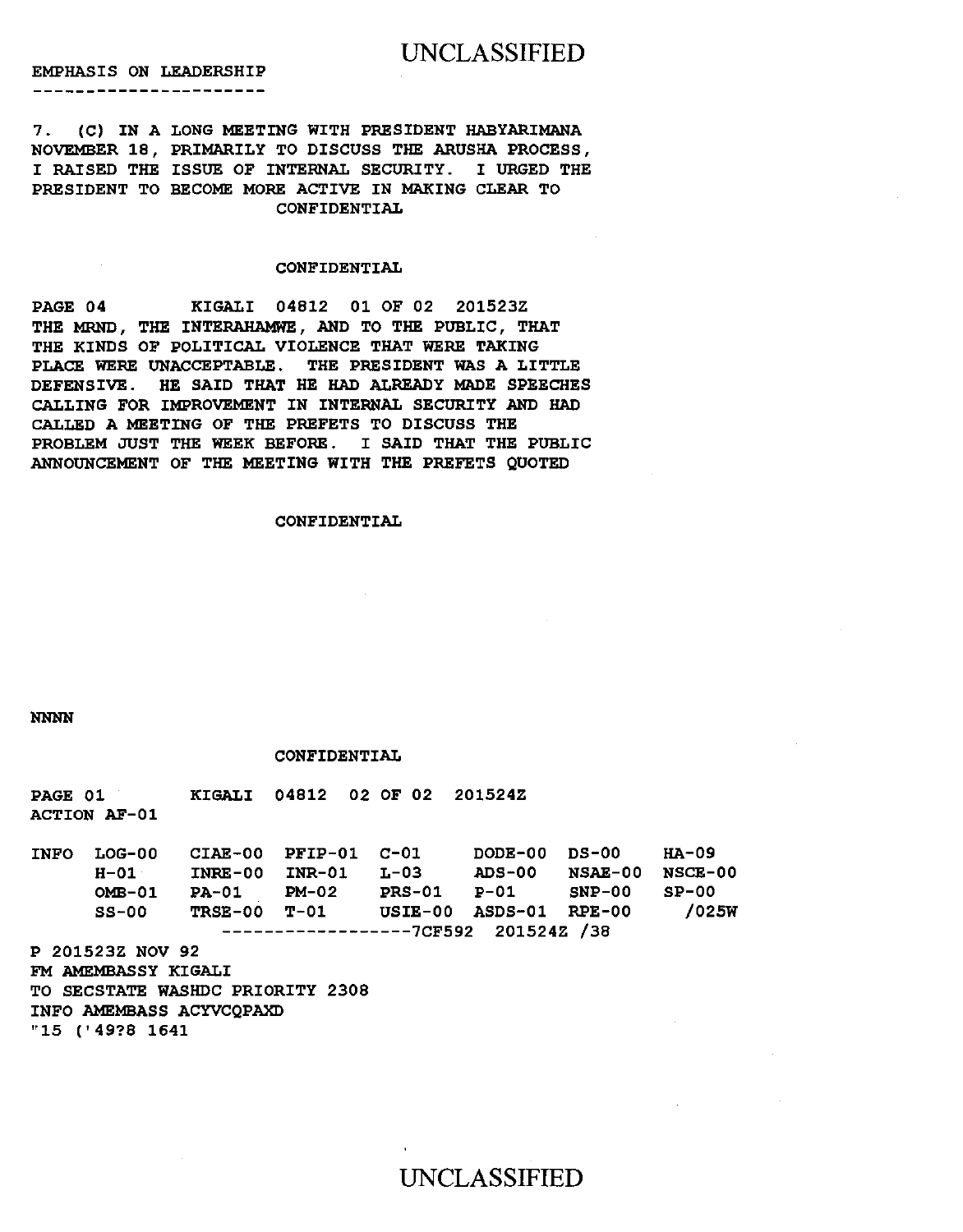## UNCLASSIFIED

C 0 N F I D E N T I A L SECTION 02 OF 02 KIGALI 04812

### BUJUMBURA FOR RSO - CHRIS REILLY

E. 0. 12356: DECL: OADR TAGS: PGOV, PINS, ASEC, MOPS, RW SUBJECT: INSECURITY CONTINUES AROUND KIGALI

THE PRESIDENT AS PRAISING THE PREFETS FOR THEIR GOOD WORK, NOT FOR GIVING THEM STRICT ORDERS ON WHAT NEEDED TO BE DONE TO BE FAIR TO ALL PARTIES.

8. (C) THE PRESIDENT, AGAIN DEFENSIVE, SAID THAT THE PRESS WAS TREATING HIS PARTIES UNFAIRLY. FOR EXAMPLE, HE SAID, THE PRESS HAD SIMPLY CRITICIZED THE CDR FOR ITS DEMONSTRATION ON FRIDAY, OCTOBER 30, AND HAD NOT CRITICIZED THE USE OF THE PSD AND MDR WHICH CONFIDENTIAL

### CONFIDENTIAL

PAGE 02 KIGALI 04812 02 OF 02 201524Z HAD SUBSEQUENTLY ATTACKED THEM. I TOLD THE PRESIDENT HE HAD BEEN BADLY MISLED ABOUT THE BEHAVIOR OF THE CDR; THIS PARTICULAR INCIDENT WE HAD BEEN ABLE TO INVESTIGATE WITH AMERICAN OFFICERS. I TOLD HIM THAT NOT ONLY WAS THE CDR UNRULY, UNLIKE THE LIES THEY HAD SPREAD ABOUT IT AFTERWARDS, BUT THE GENDARMES HAD FIRED INTO THE OFFICE OF THE PSD AND HAD TRIED TO HIT THE OFFICE OF MDR LEADER TWAGIRAMUNGU. I ASKED THE PRESIDENT HOW MANY SHOTS HAD BEEN FIRED. HE SAID HE HAD HEARD 20 OR 30, BECAUSE THEY TOOK PLACE CLOSE TO HIS OFFICE. I SAID THAT WAS OUR COUNT ALSO, THAT WE HAD FOUND HOLES IN THE PSD WALLS ACCOUNTING FOR ALMOST ALL OF THE BULLETS THAT HAD BEEN FIRED.

9 . (C) I TOLD THE PRESIDENT THAT IF HE WAS COMMITTED TO THE ARUSHA PROCESS, HE HAD TO DO MORE ON INTERNAL SECURITY. I SAID IT WAS MY VIEW THAT THE RPF WOULD ULTIMATELY NOT AGREE TO A PEACE ACCORD WTNME? Q THE PRESIDENT ACCEPTED MY JUDGMENT THAT HE NEEDED TO DO MORE ON THE INTERNAL SECURITY FRONT AND SAID HE WOULD BECOME MORE ACTIVE TO PROTECT SECURITY OF PEOPLE IN RWANDA. WE WILL SEE.

10. (C) I MADE A SIMILAR PRESENTATION TO MINISTER OF DEFENSE GASANA, STRESSING THE NEED FOR THE LEADERSHIP OF ALL PARTIES, BUT ESPECIALLY THE MRND, TO REDUCE